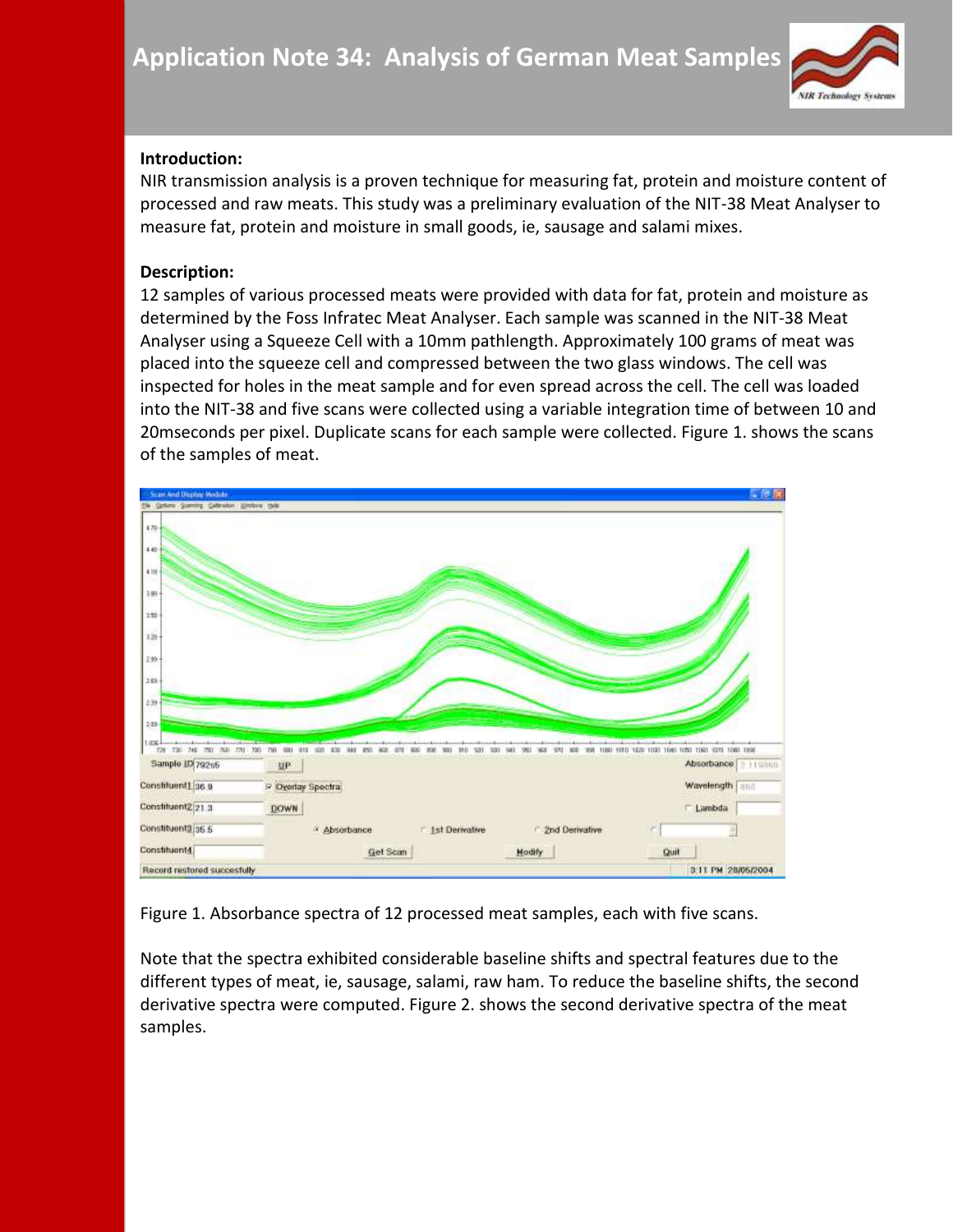| <b>Scan And Display Module</b>                                                        |                                                                                                        | <b>CEX</b>                                            |
|---------------------------------------------------------------------------------------|--------------------------------------------------------------------------------------------------------|-------------------------------------------------------|
| Option Scentry Californian Elisburg Hala                                              |                                                                                                        |                                                       |
| $E36 +$<br>ta.<br>110<br>EB+<br>(10)<br>0.000<br>0.1/5<br>0.263<br>0.750<br>$0.439 +$ | 760 770 780 780<br><b>SID</b><br>000 011 100 028 343<br><b>BOO #30</b><br><b>BOT</b><br>85<br>w<br>MAG | W00 1000 1010 1209 1000 1000 1010 1080 1070 1080 1080 |
| Sample 10 792s5                                                                       | <b>UP</b>                                                                                              | Absorbance 07019                                      |
| Constituent1 36.9                                                                     | P Oyerlay Spectra                                                                                      |                                                       |
|                                                                                       |                                                                                                        | Wavelength 1010                                       |
|                                                                                       | <b>DOWN</b>                                                                                            | Lambda                                                |
|                                                                                       | Absorbance<br>F 1st Derwative<br><sup>3</sup> 2nd Derivative                                           |                                                       |
| Constituent2 21.3<br>Constituent3 35.5<br>Constituent4                                | Get Scan<br>Modify                                                                                     | Quit                                                  |

Figure 2. Second Derivative spectra of processed meat samples.

A further refinement was to apply MSC(Multiplicative Scatter Correction) to the spectra, as shown in figure 3. MSC is used to correct for variations in effective pathlength due to packing density and particle size. Although the meat samples were packed consistently, the different meats had significantly different proportions of moisture and fat. As such MSC is a suitable math treatment to convert all the spectra to a common optical density.



Figure 3. MSC Spectra of processed meat samples.

## **Calibration Data**

NTAS (NIR Technology Australia Software) chemometrics software was used to perform PLS (Partial Least Squares Regression) analysis on the above meat samples.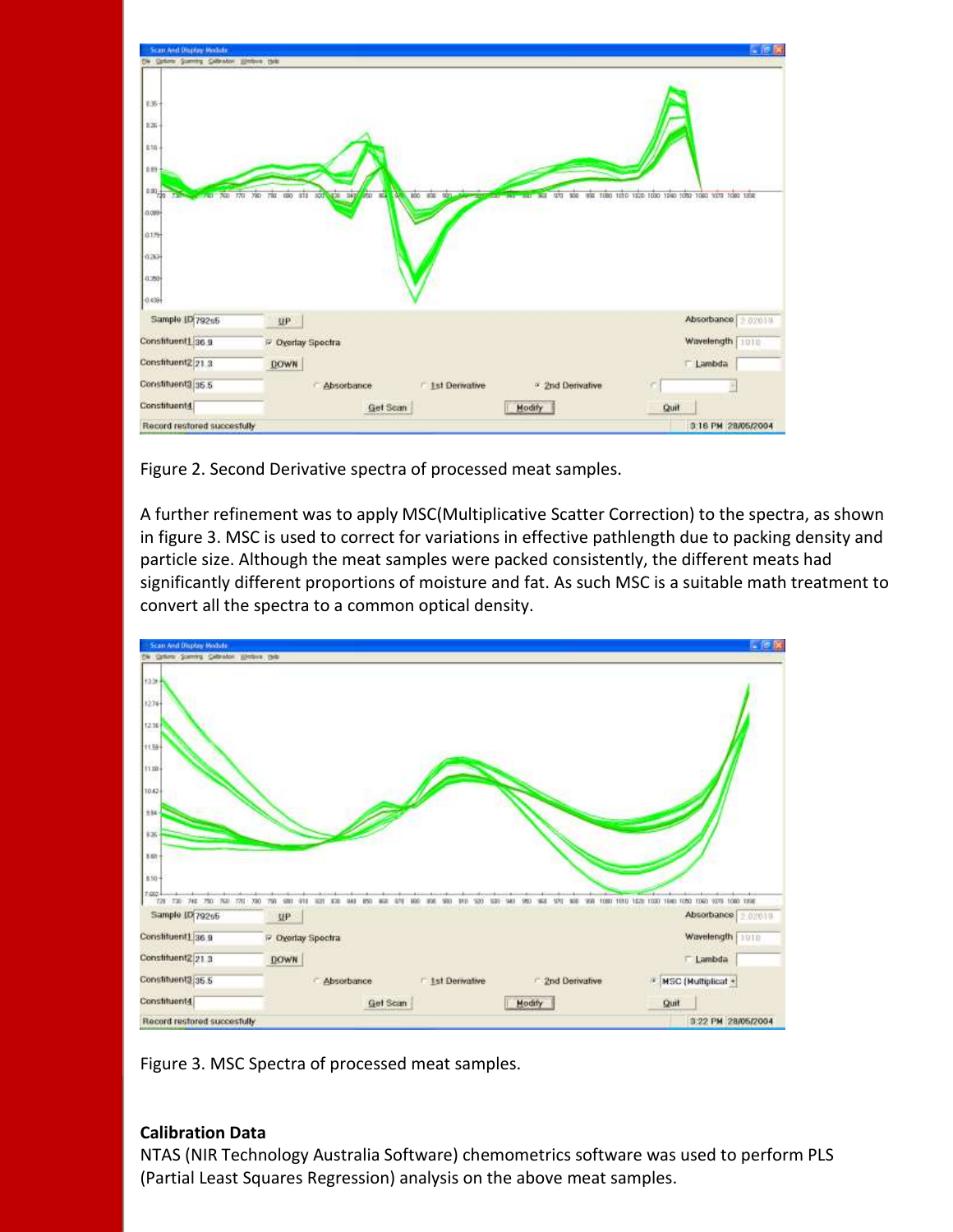Figure 4, 5 and 6 shows the calibration plots of the NIT-38 Predicted vs the Infratec for constituents Fat, Protein and Moisture respectively. These calibrations were performed using Absorbance spectra.







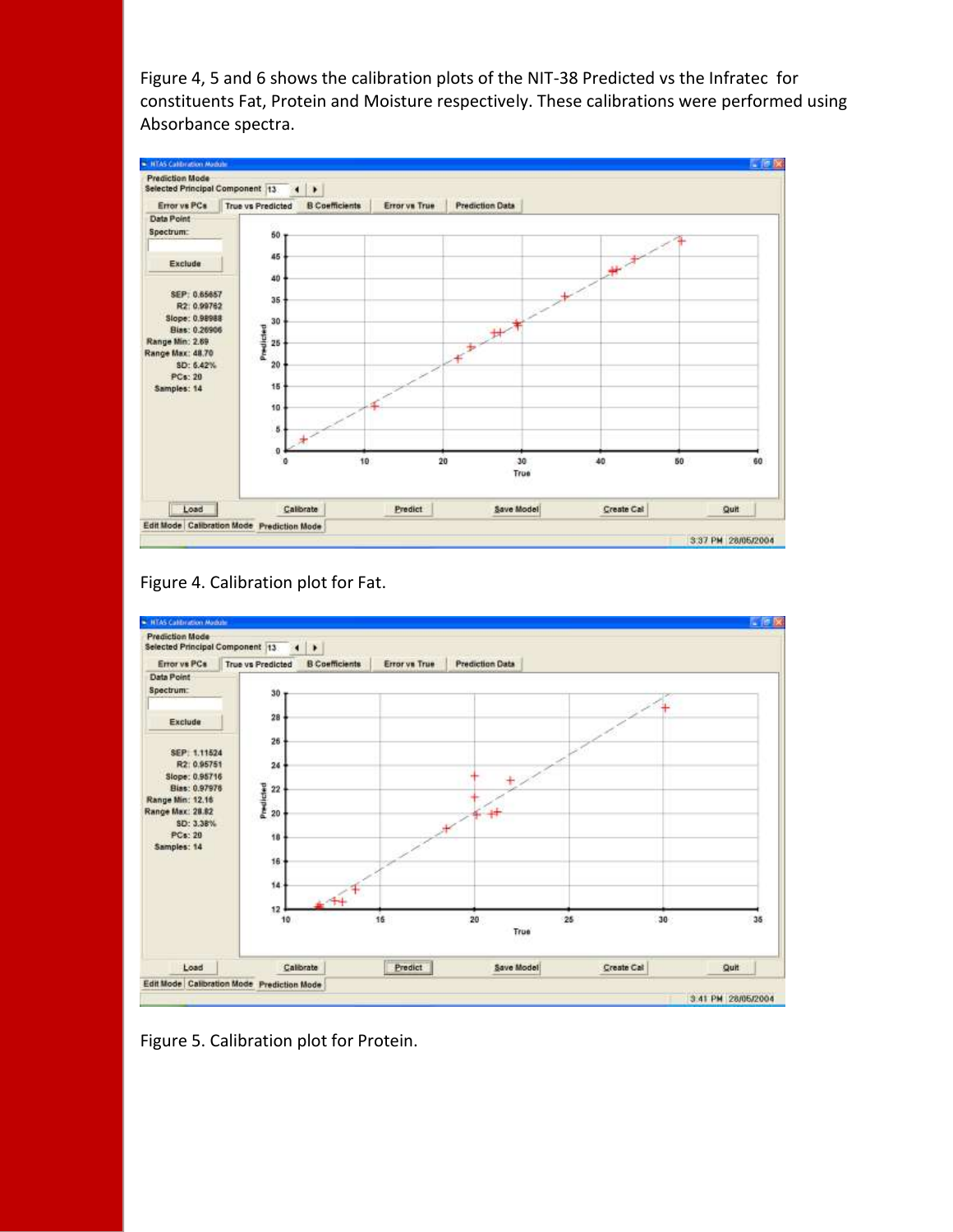

Figure 6. Calibration plot for Moisture.

The second derivative spectra did not provide any significant improvement in calibration data as compared to the Absorbance spectra. However the MSC spectra provided an improvement. Figures 7, 8 and 9 show the calibration plots for the Fat, Protein and Moisture using MSC spectra.



Figure 7. MSC Spectra calibration plot for Fat.